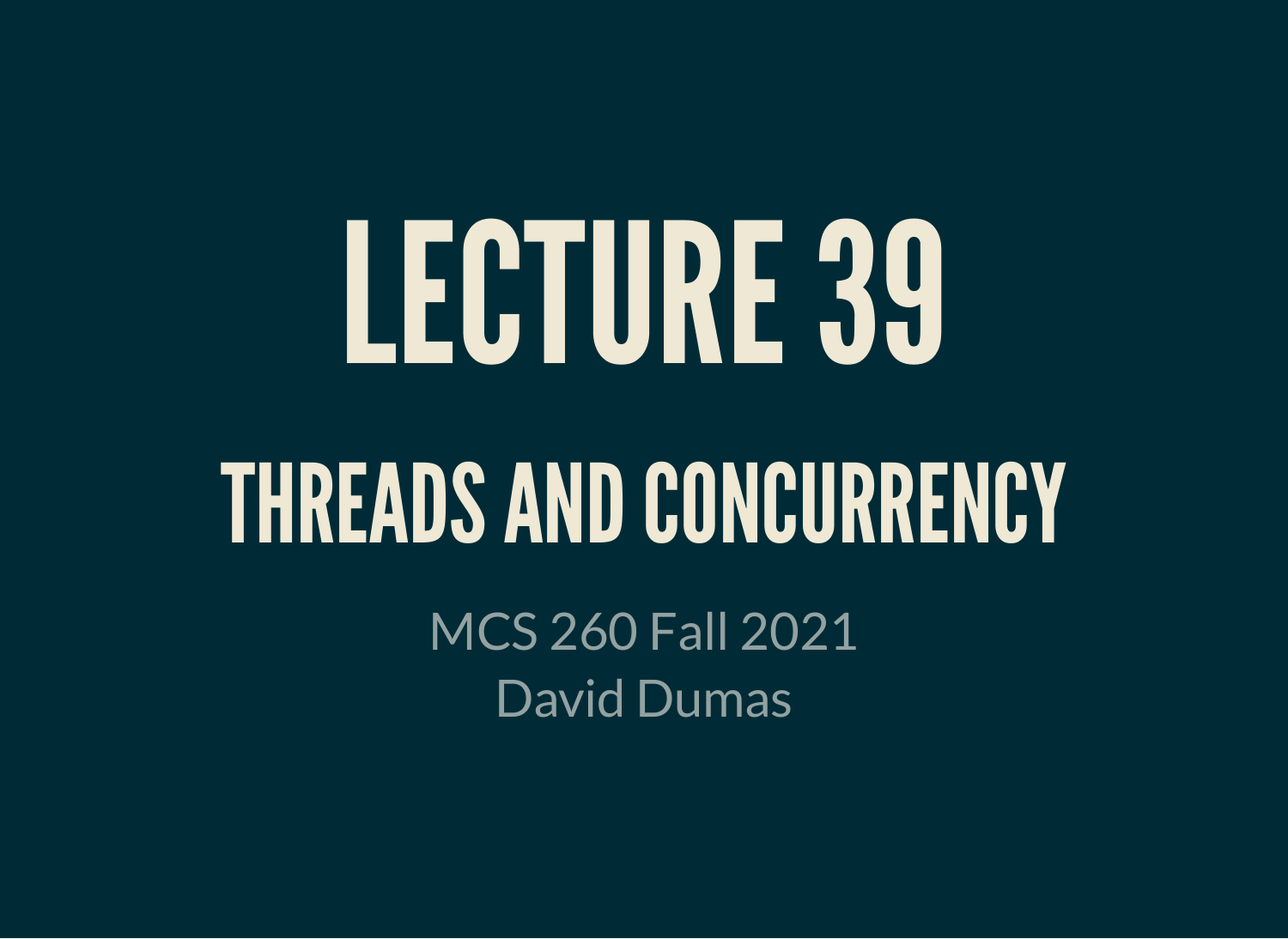### REMINDERS

- Project 4 autograder open
- Worksheet 14 and solutions available
- Homework 14 coming tomorrow, due Tue Nov 30
- No lab tomorrow replaced by Johnny's office hours
- Kylash has extra office hours Wed 12-2
- No synchronous lecture Wed; will post video instead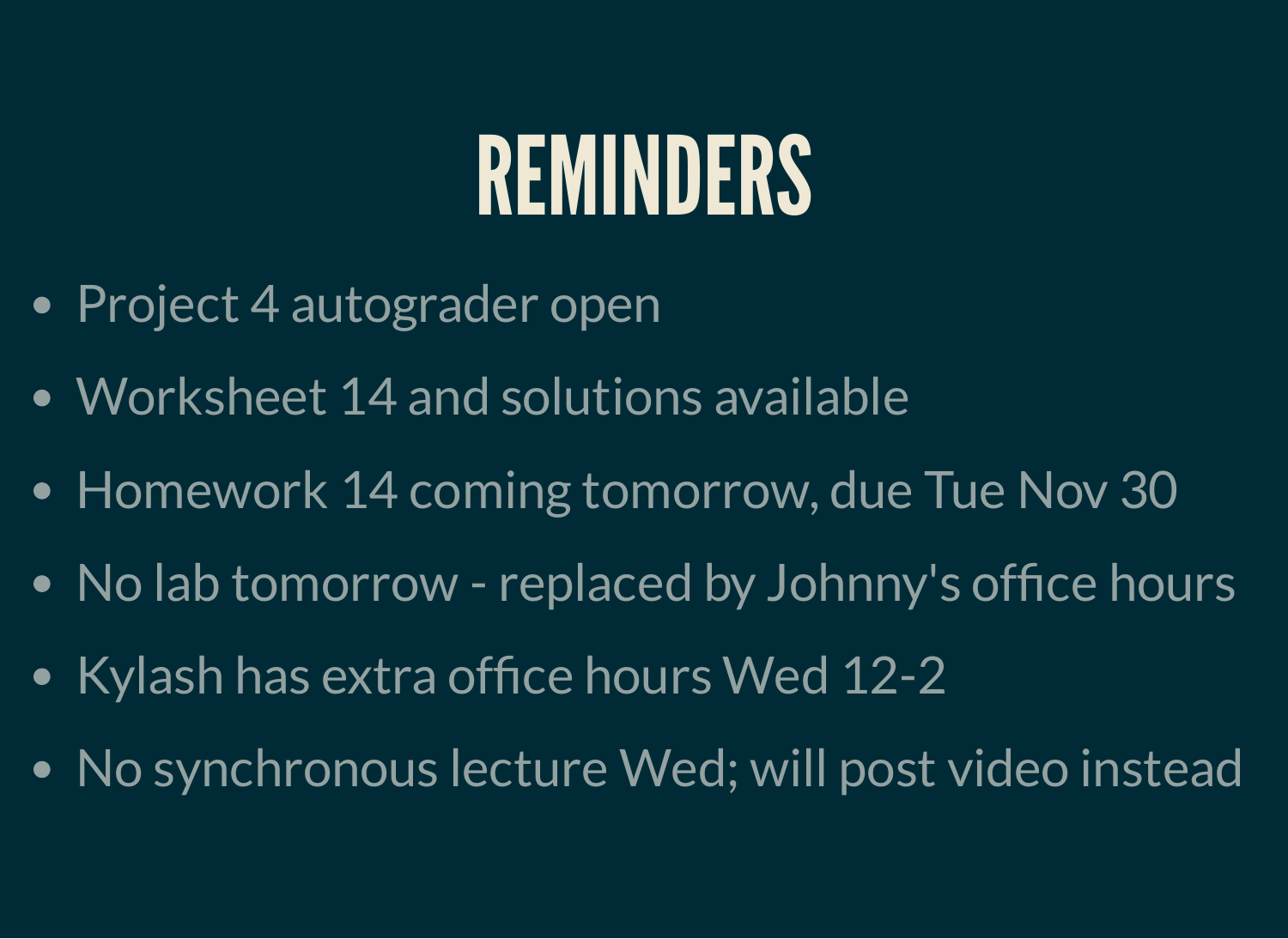#### **Concurrency** — The ability to have several independent operations underway at the same time

- **Parallelism** The ability to have several independent operations running at the same time
- Thus parallelism is one way to achieve concurrency. Pausing and switching is another way.
- E.g. a single person has very limited parallelism, but can often handle extensive concurrency.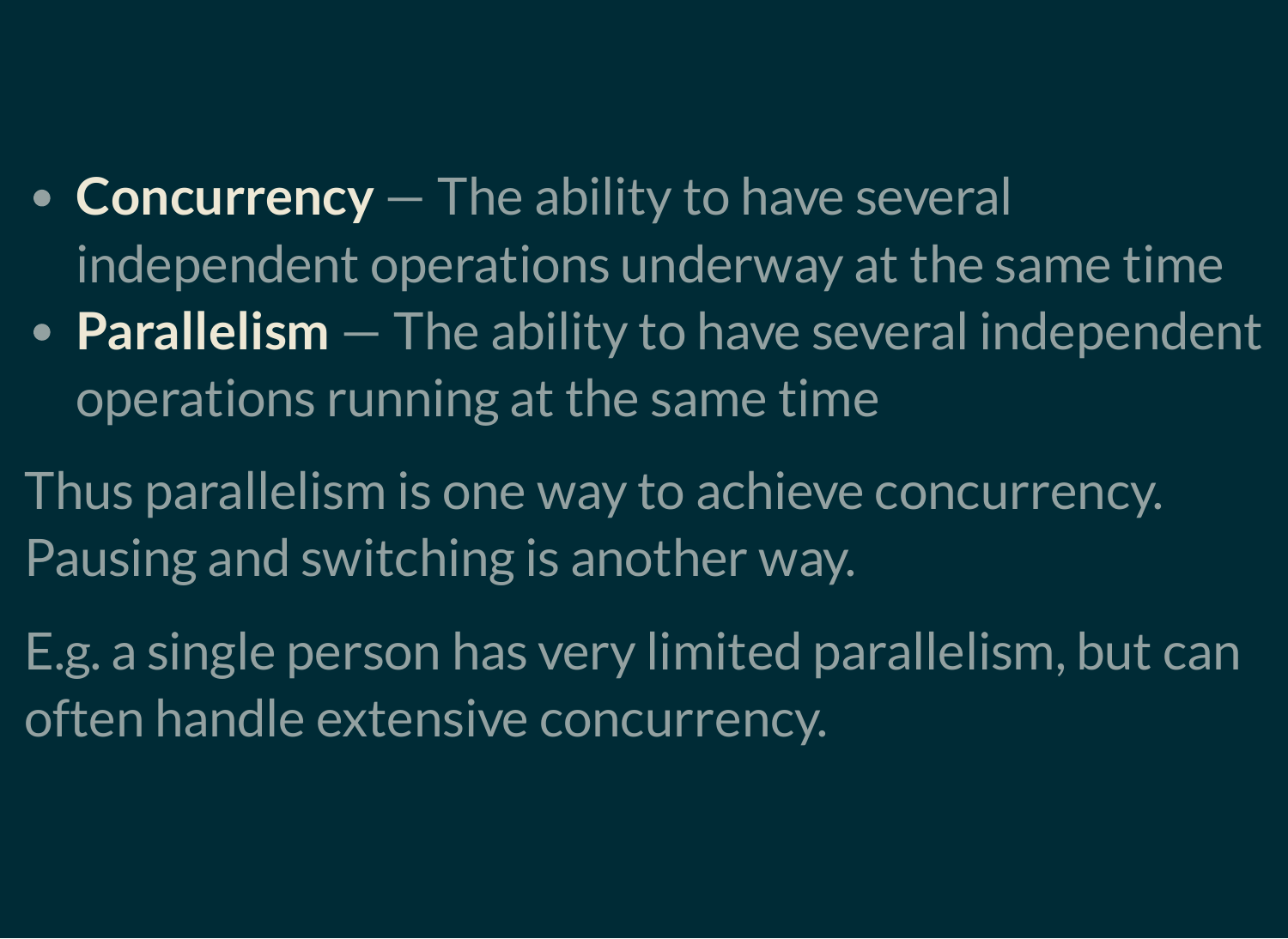### PROCESSES

A **process** is the notion of one instance of a running program, consisting of code and data loaded into memory, ready for the CPU to execute.

A process can't (normally) access the memory of other processes.

Process management and scheduling is an important OS function.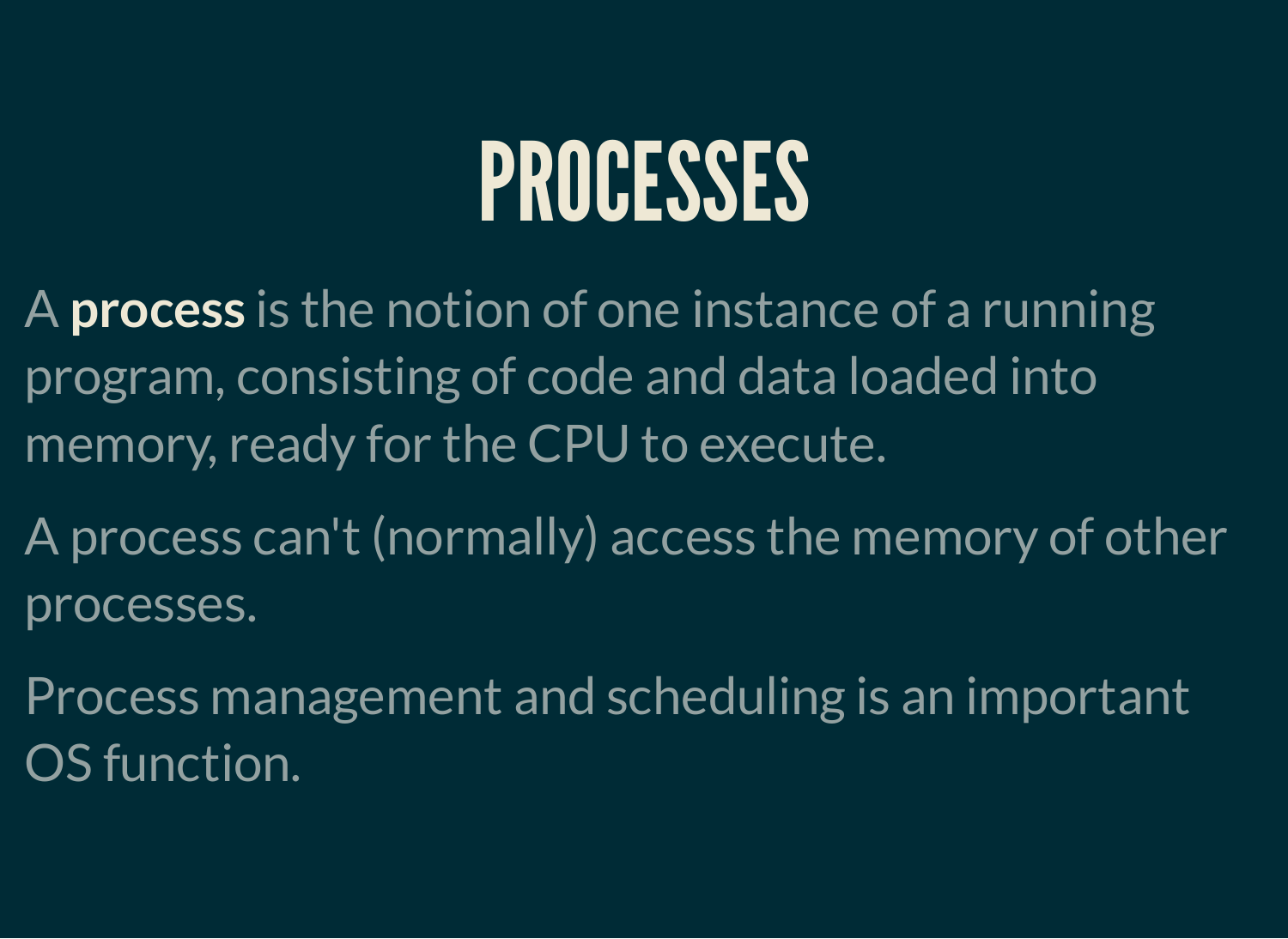### THREADS

- A **thread** is a division within a process. Each thread executes concurrently with the others.
- Each process has at least one thread.
- E.g. One thread handles the GUI, another handles communication with APIs. The GUI remains responsive even if an API call is slow.
- Key: *Threads of a single process share memory space, i.e. code and data.*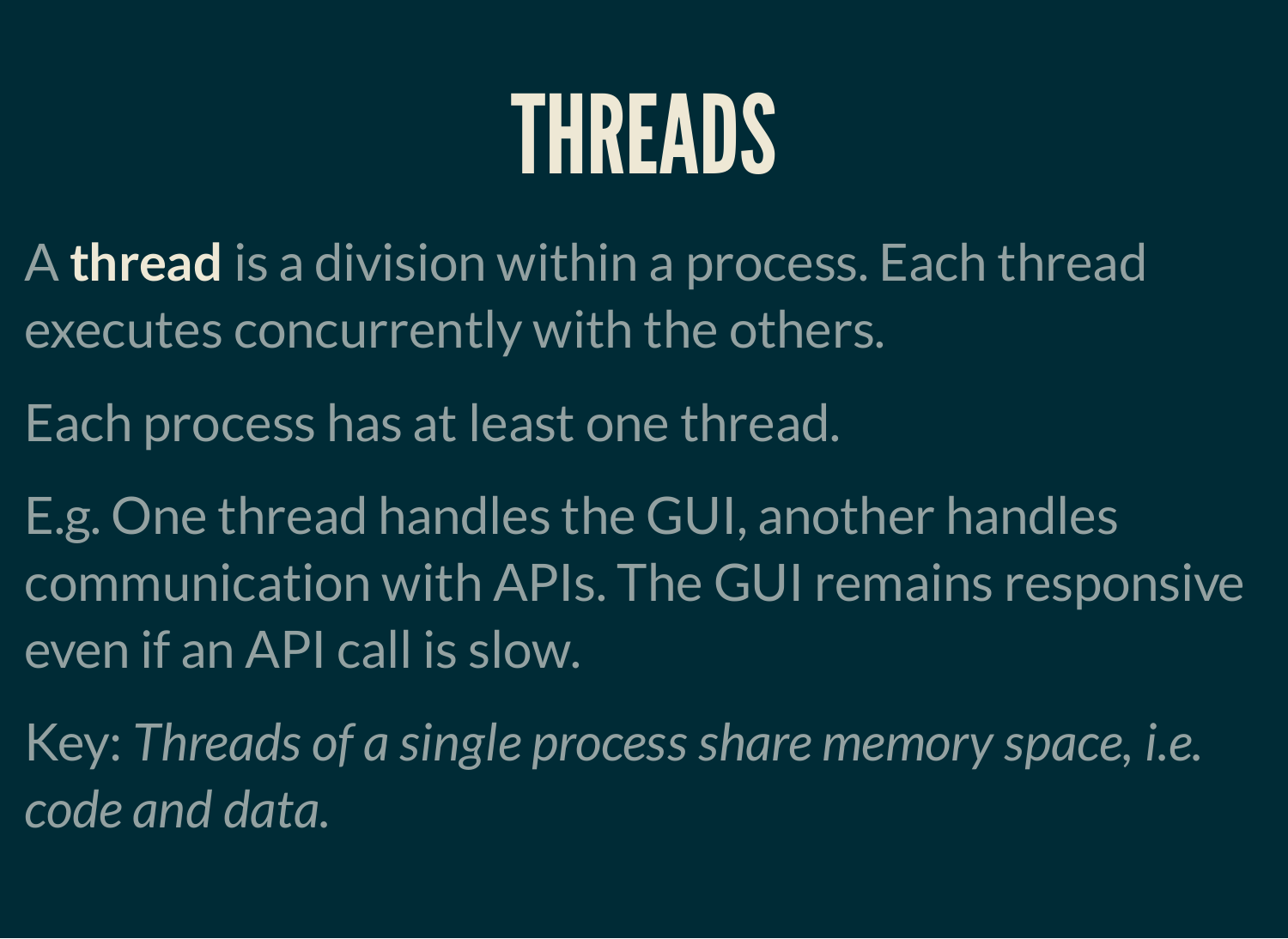### CPUS AND CORES

A modern CPU typically contains multiple **cores**. For most purposes these behave as separate CPUs running in parallel.

Thus most CPUs run several processes or threads in parallel.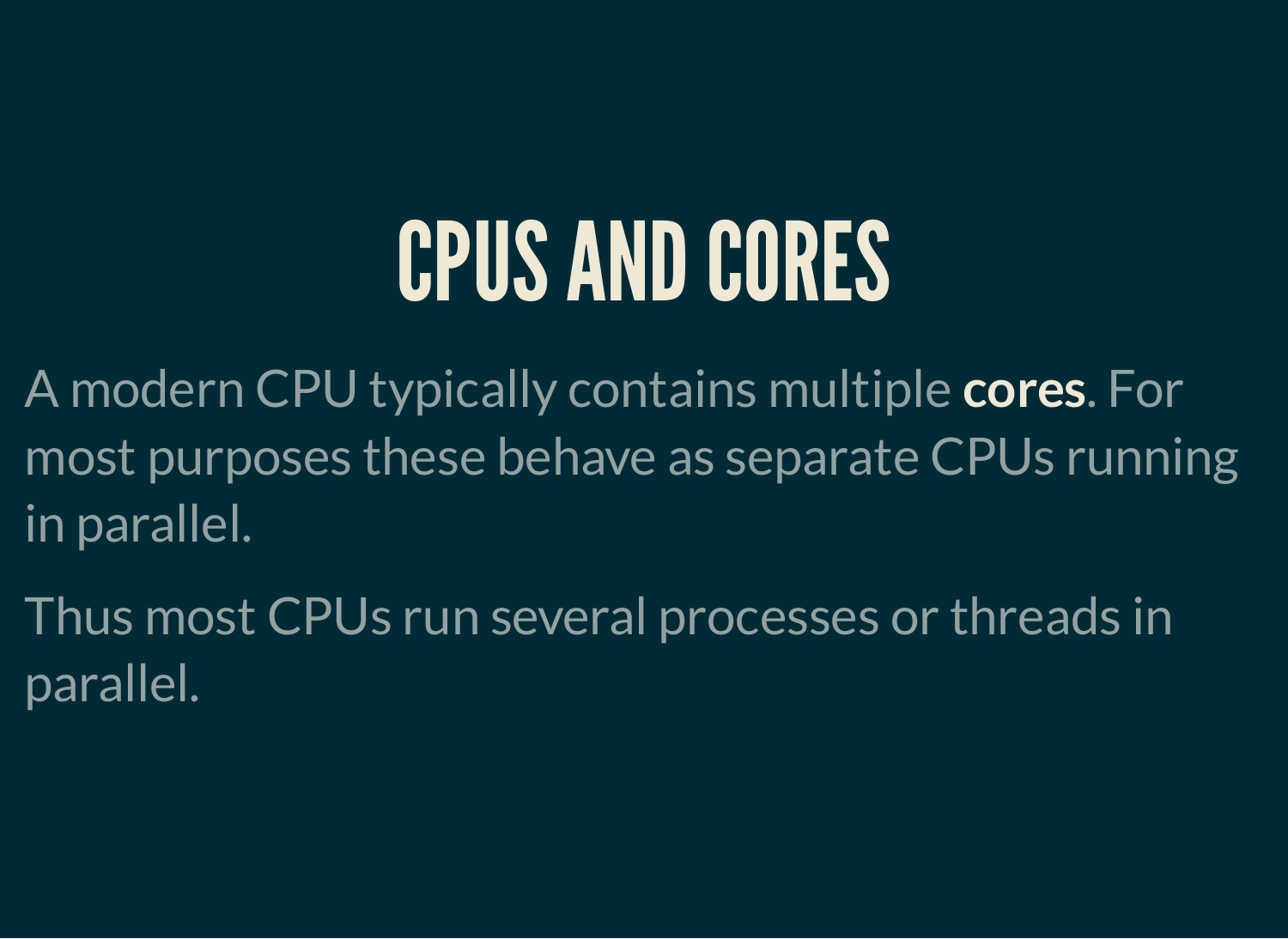### SINGLE-THREADED PROCESS



#### Sequential execution

Note: The animation above won't play in PDF slides.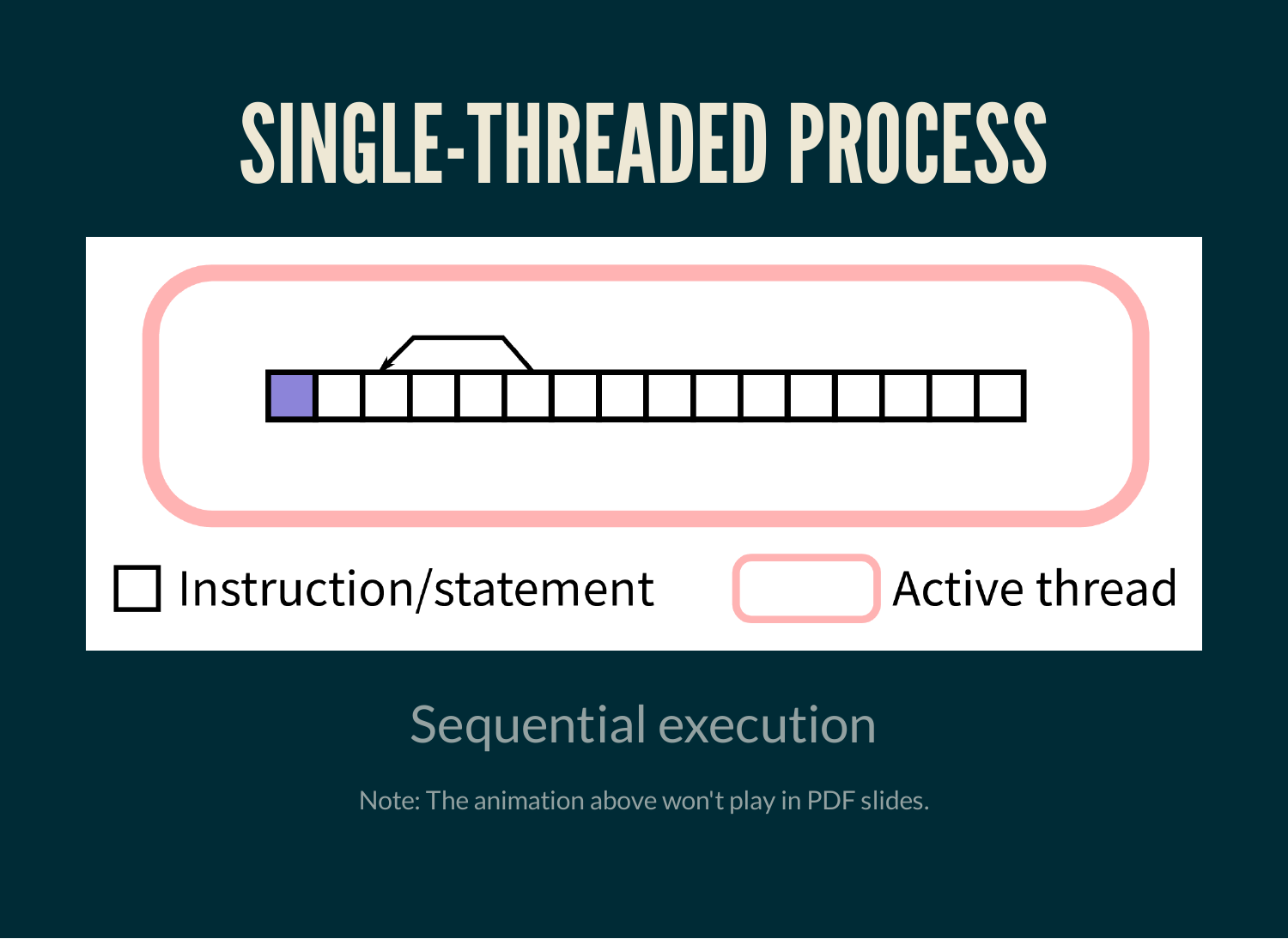# MULTI-THREADEDPROCESS(THEORY)

| <b>Active thread</b><br>Instruction/statement<br>$\Box$ |  |
|---------------------------------------------------------|--|
|                                                         |  |

#### Parallel execution

Note: The animation above won't play in PDF slides.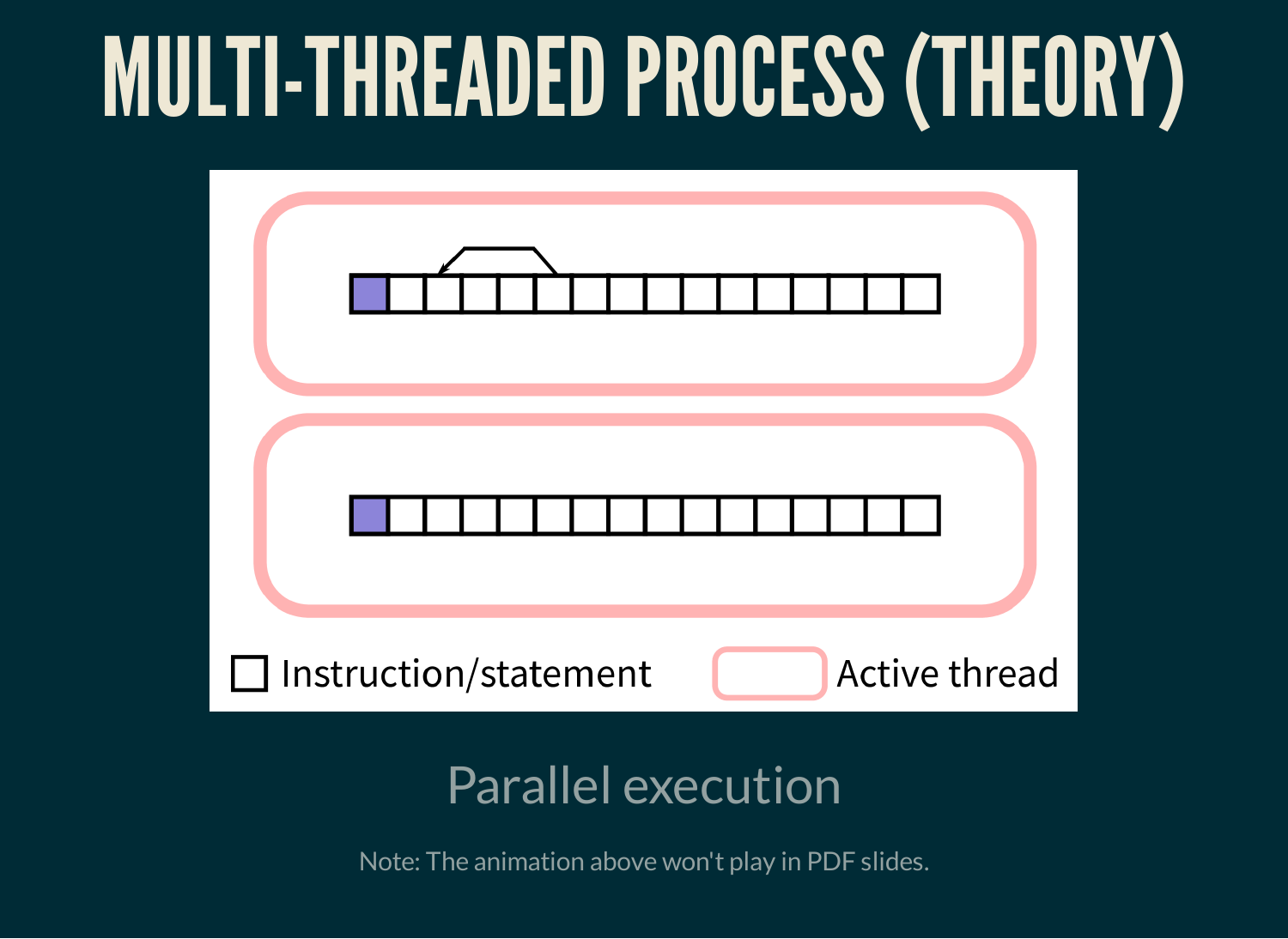# MULTI-THREADEDPROCESS(PYTHON)



Note: The animation above won't play in PDF slides.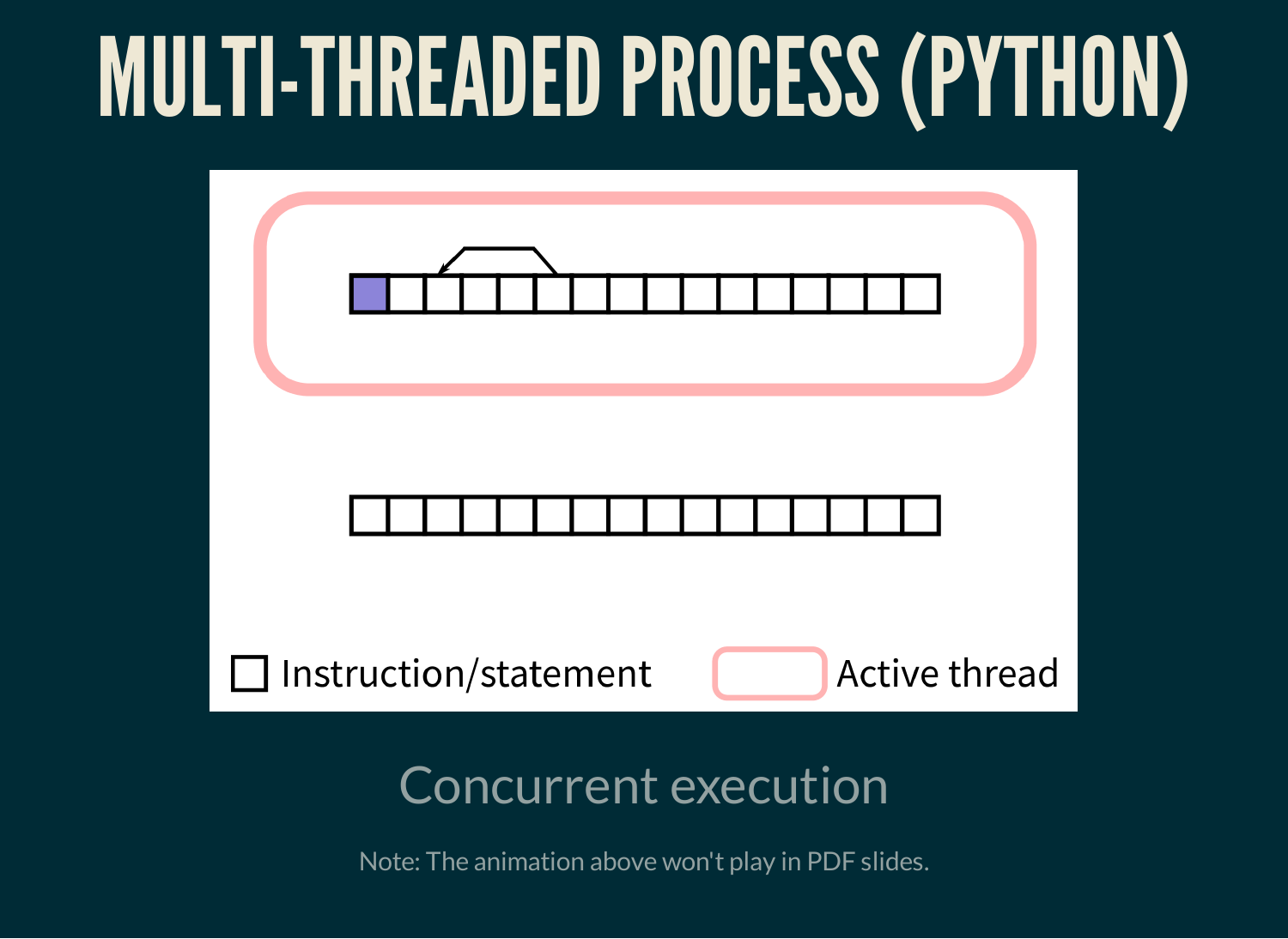#### **Big limitation**: Only one thread of a Python program can be executing Python code at any given time.

- Still, using threads for *concurrency* can be very useful, especially in GUI programs.
- Threads of a single program often need to communicate; we'll talk about this a bit later.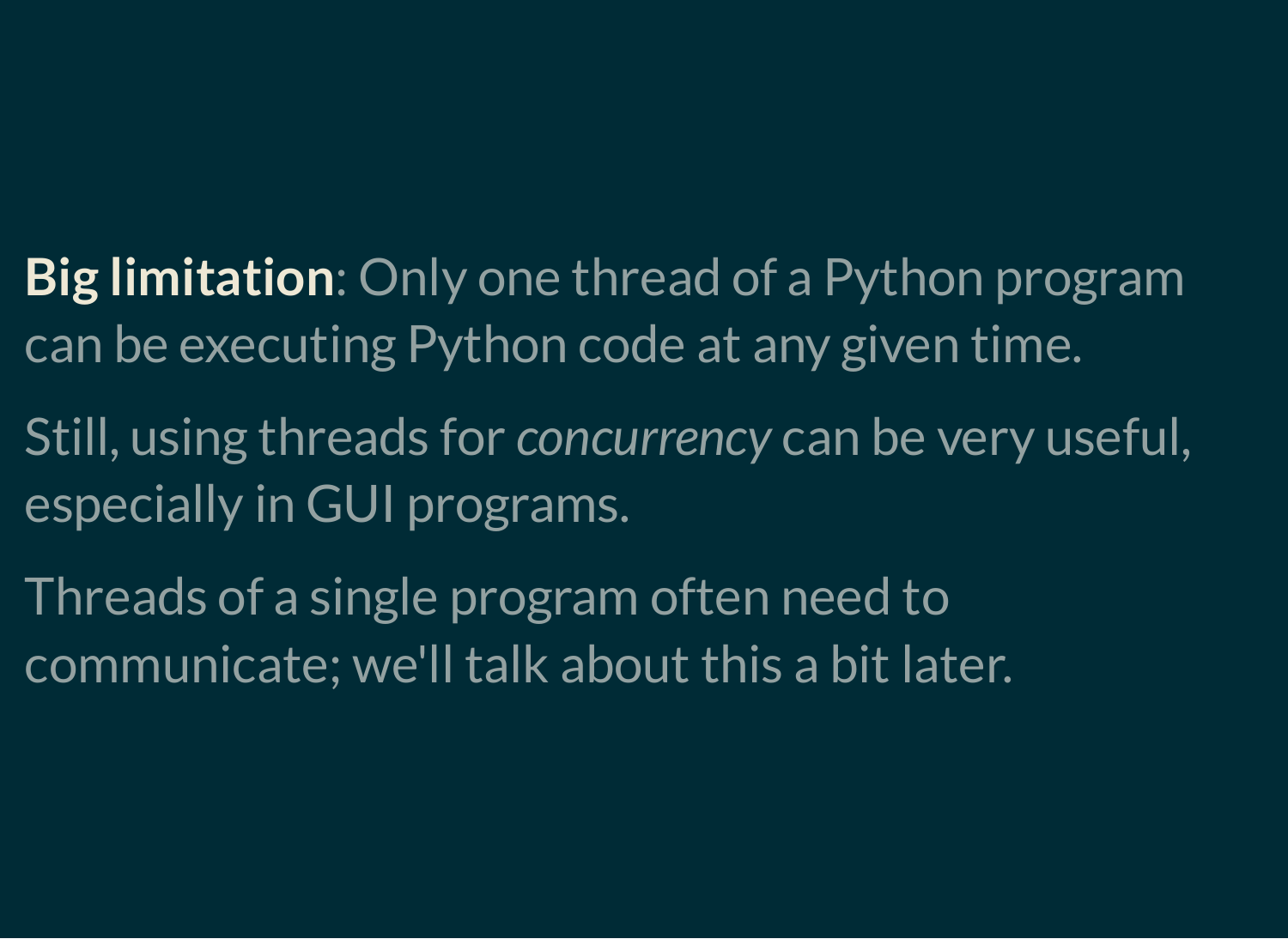### BASICTHREADEXAMPLE

- The [threading](https://docs.python.org/3/library/threading.html) module allows a Python program to create new threads.
- Let's make a program with two threads that each print some data to the terminal.
- To make a thread, subclass threading.Thread and put code for the thread in method.  $run()$ . Instantiate and call . start() to launch the thread.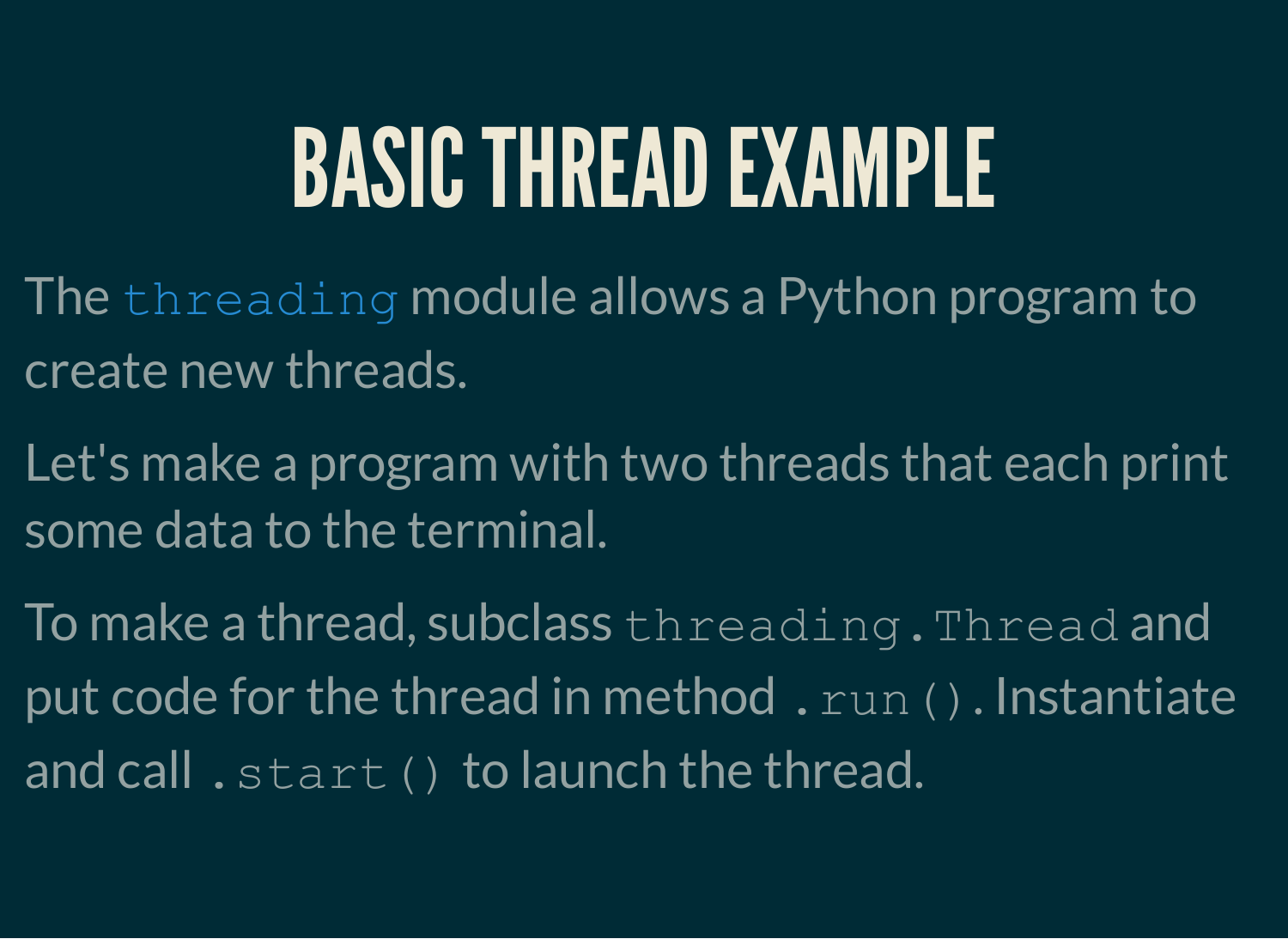### OBSERVATIONS

The program exits when its last thread is done. We have no direct control over order of execution in

different threads.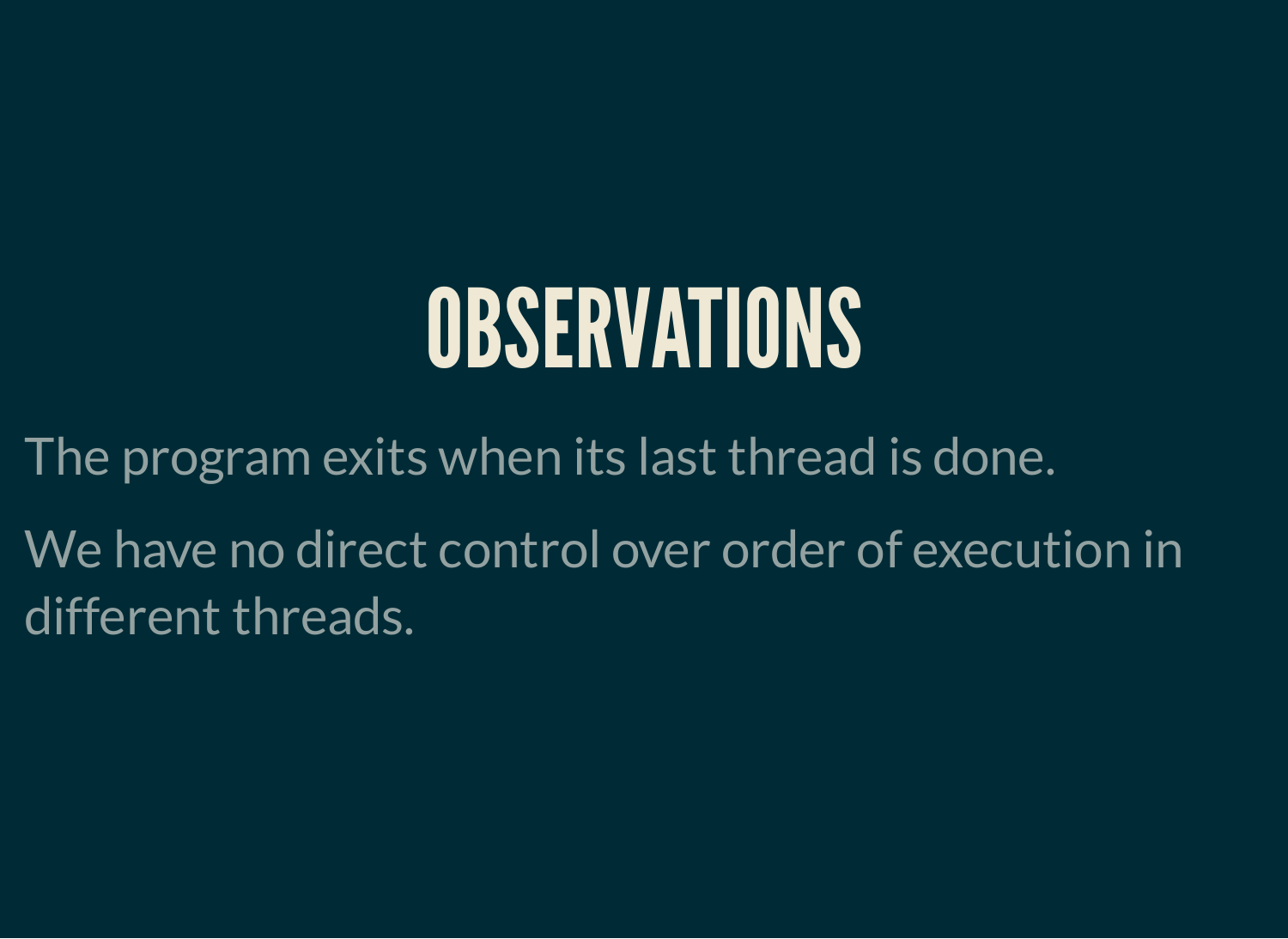### WAITING AND DAEMONS

A threading. Thread object has a method. join () which tells the calling thread to wait until the other thread is finished.

Alternatively, a **daemon thread** is one that is automatically killed when the main thread exits. Create one by passing daemon= $True$  to the threading.Thread constructor.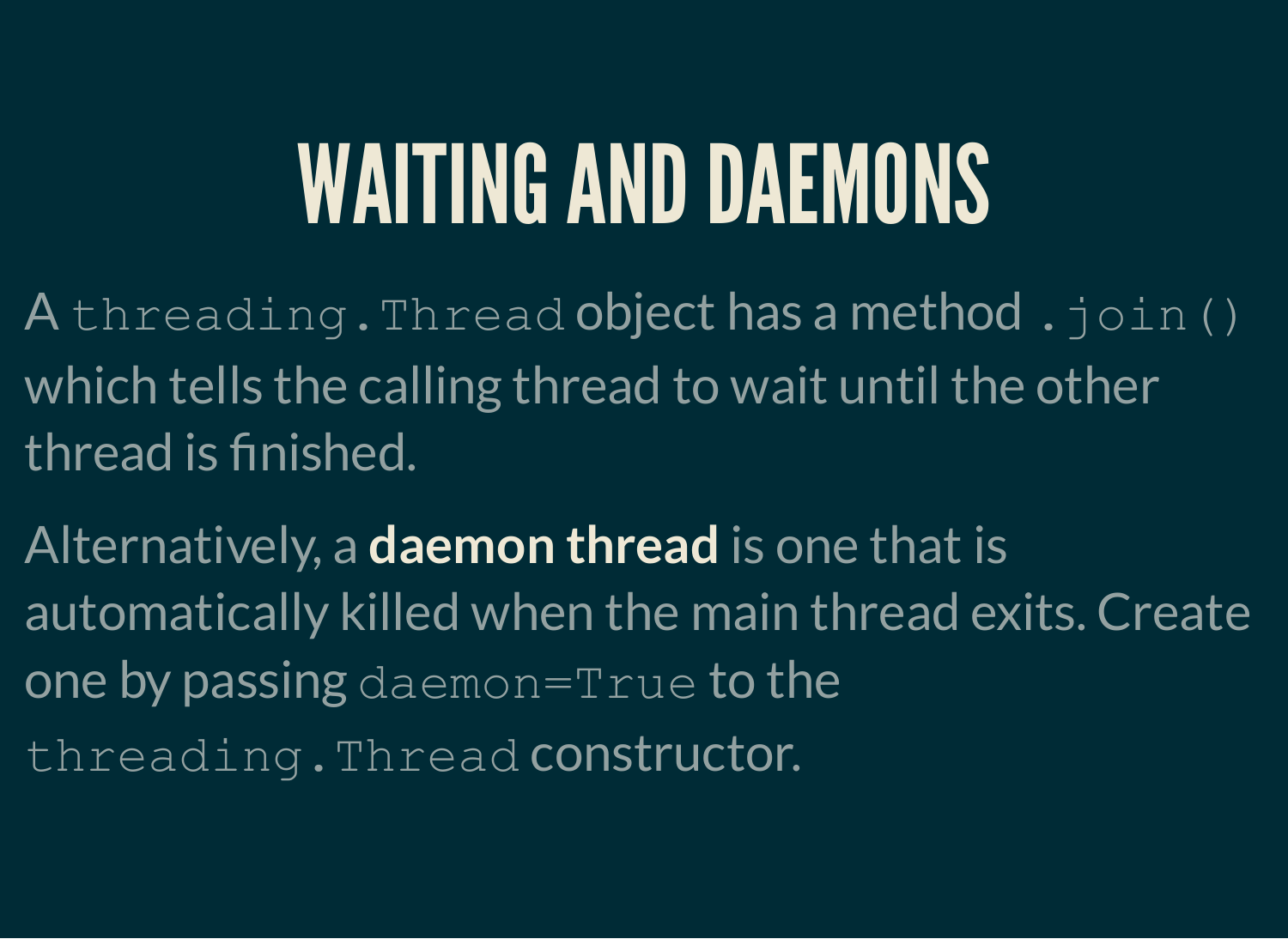### WORKER PATTERN

Often, the main thread spawns some **worker threads** to handle slow tasks in the background.

The main thread sends jobs to the workers, and may wait for results to be returned.

This is also called the **producer-consumer pattern**.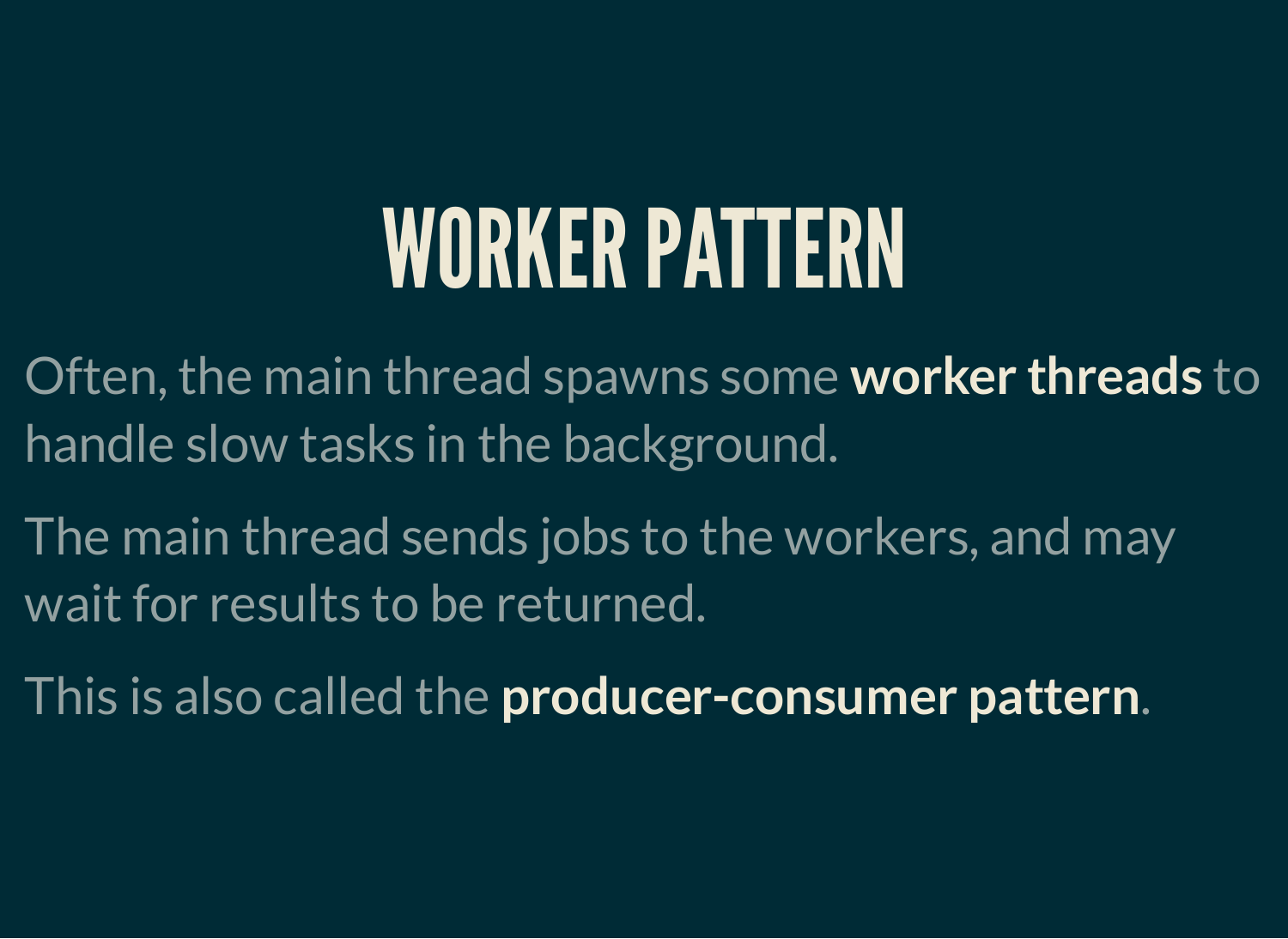### THREAD COMMUNICATION

- If multiple threads access the same object, with at least one of them writing, you're asking for trouble.
- Instead of directly accessing a shared object, you should use a data structure designed for communication between threads.
- [queue](https://docs.python.org/3/library/queue.html). Queue from the module queue does this. It has a . put (val) method to submit an object to the queue, and a . get () method to retrieve an object.